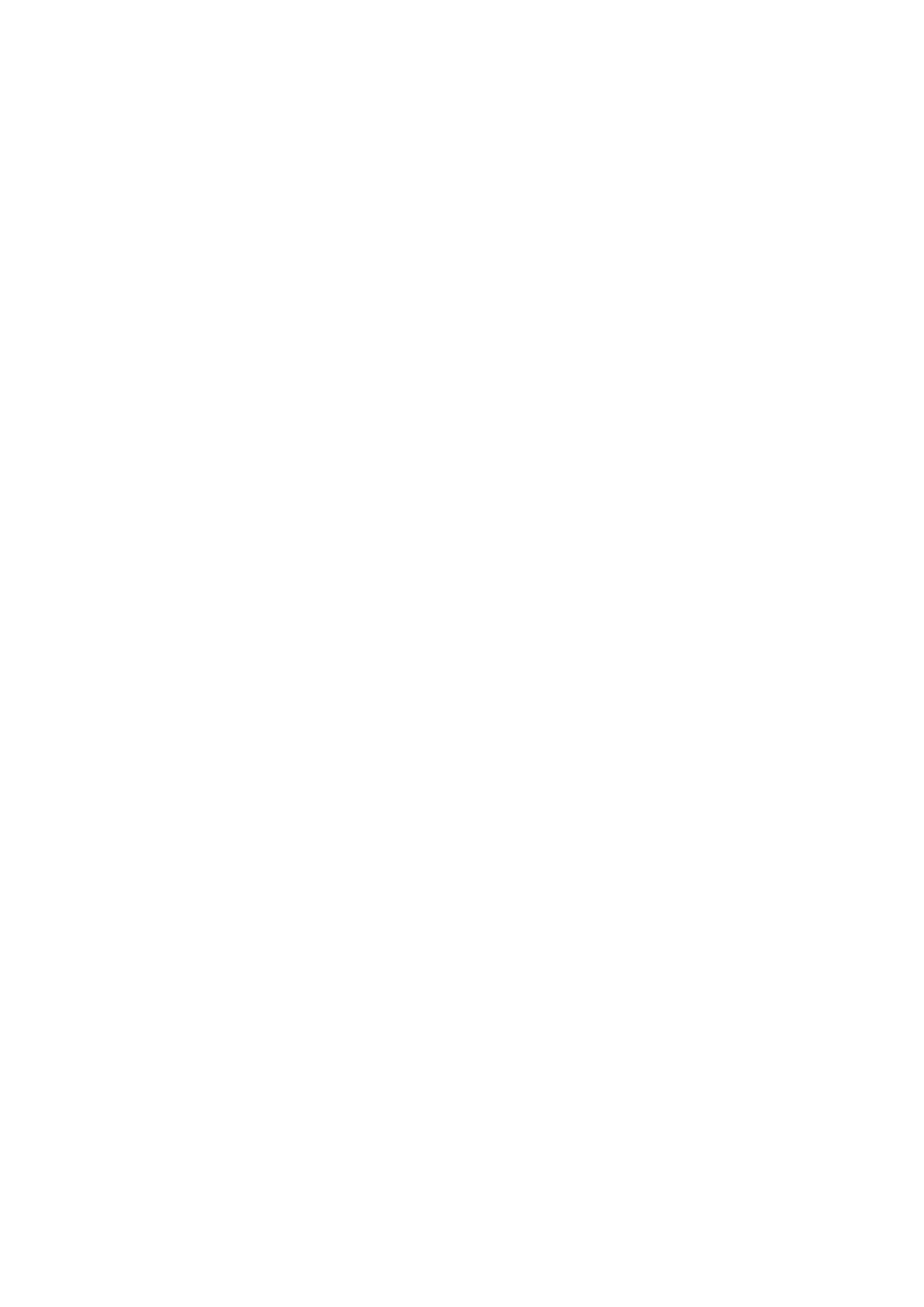## **DATA**

Using five waves from the UK Household Longitudinal Study, UKHLS [\(University of Essex, 2021\)](#page-11-0), a nationally representative sample interviewing more than 40,000 households over time, we studied the relationship between health and caring responsibilities longitudinally. In particular, this paper contributes original insights into our understanding of the impact of different care trajectories on the health of the carer and explore whether carers typologies exist and could be somehow driven by the presence of unmet needs. The sample for the analysis of the effect of having caring responsibilities on health included 736 individuals who became carers at wave 7 (2015/17) and 25,899 non-carers at the same point in time. The analysis included co-resident carers that were aged 16 years old or older. Carer and noncarer health outcomes were compared at three future waves: wave 7 (2015/17), 8 (2016/18), 9 (2017/19), and 10 (2018/20). None of those included in these two groups (i.e. carer and non-carers) were found to be providing unpaid care in the previous wave on the UKHLS (wave 6, 2014/2016). We have, therefore, focused our attention on new (co-resident) carers, so the effect of having caring responsibilities on health outcomes can be better isolated. In addition, from the group of non-carers in wave 7, we have also removed those individuals that became carers in a future wave. This to avoid including carers in the comparison group at any point of time. We have provided more details about this decision in the methodology section.

For the analysis of carer typologies, as per its descriptive nature, we included all carers over 16 years old irrespectively of their caring responsibilities in previous waves and we linked their responses to their care recipient. However, the age of care-recipients was limited to 65 years old or older (due to questions about care needs and services, the UKHLS social care module, was only asked to older participants). We created carerecipient-carer pair panel members living in the same household at wave 7. We included 1,438 dyads for whom there is information on carer needs and health, care-recipient's care need and health, and social care service receipt (or non-receipt). Outcome measures, care-recipient and carer characteristics were available at wave 7 (2015/17), 8 (2016/18), 9 (2017/19), and 10 (2018/20), time 1, 2, 3 and 4, respectively.

Attrition rates in the UKHLS are relatively low (continuing participation rates from wave 1 to wave 7 range from 35% of 16–19s, to 61% of 60–69s) and there is no strong association between attrition rate and health status [\(Lynn & Borkowska, 2018](#page-10-0)). Ethical approval for the UKHLS was obtained by the University of Essex Ethics Committee which has approved all data collection on the UKHLS main study and innovation panel waves.

#### **MEASURES**

#### Caring responsibilities (unpaid care)

A binary variable for caring responsibilities was derived from the following question asked of respondents (at time 1 and time 0): 'Is there anyone living with you who is sick, disabled or elderly whom you look after or give special help to (for example, a sick, disabled or elderly relative/husband/wife/ friend etc.)?' This allowed us to identify co-resident carers present in the sample. For the carer's typology analysis, co-resident carers were then linked to their respective care-recipients based on their response.

#### Need for care

We used questions at baseline (time 1) that ask the care-recipient about ability to perform specific Activities of Daily Living (ADLs) and/or Instrumental Activities of Daily Living (IADLs) tasks. ADLs include ability to manage stairs, get around the house, get in and out of bed, cut toenails, bathe, use the toilet, feed oneself (including cutting up food), wash own face and hands, get dressed and undressed, and take the right amount of medicines at the right times. ADL needs are also referred to as personal care needs. IADLs include the ability to walk down the road, do the shopping, do housework or laundry, and do paperwork or pay bills. ADLs and IADLs are measures of functional abilities, have good reliability and validity ([Edwards, 1990](#page-10-1)), and have been used extensively in studies of care need ([Vlachantoni,](#page-11-1)  [2019\)](#page-11-1). For the care-recipient, we constructed a variable flagging the need for care when individuals answered that were not able to perform these tasks or that they only were able to perform them with help. More specifically, we used the definition developed by Ipsos Mori which identify users with care needs as those that have difficulties with three or more ADLs, or difficulties with two or more ADLs and poor well-being [\(Dunatchik](#page-10-2)  [et al, 2016\)](#page-10-2) as this definition better operationalises the Care Act 2014 criteria. The measure of well-being used was the seven-item version of the Warwick-Edinburgh Mental Well-being Scale (SWEMWBS) [\(Tennant et al,](#page-11-2)  [2007;](#page-11-2) [Stewart-Brown et al, 2009\)](#page-11-3). We defined poor wellbeing as having a SWEMWBS score that was at least 1 standard deviation below the mean well-being score for older people without any care needs in the total UKHLS sample of people aged 65 and older at Wave 7 (time 1) as previously done by Dunatchik, Icardi & Blake [\(2019\)](#page-10-3).

#### Formal care services

Care-recipient at time 1 (Wave 7), which could eventually be the carer themselves if co-caring, were also asked about whether they had received formal care services for support with ADL and/or IADL care needs. Formal care services asked about and included in this measure of services receipt are: Home care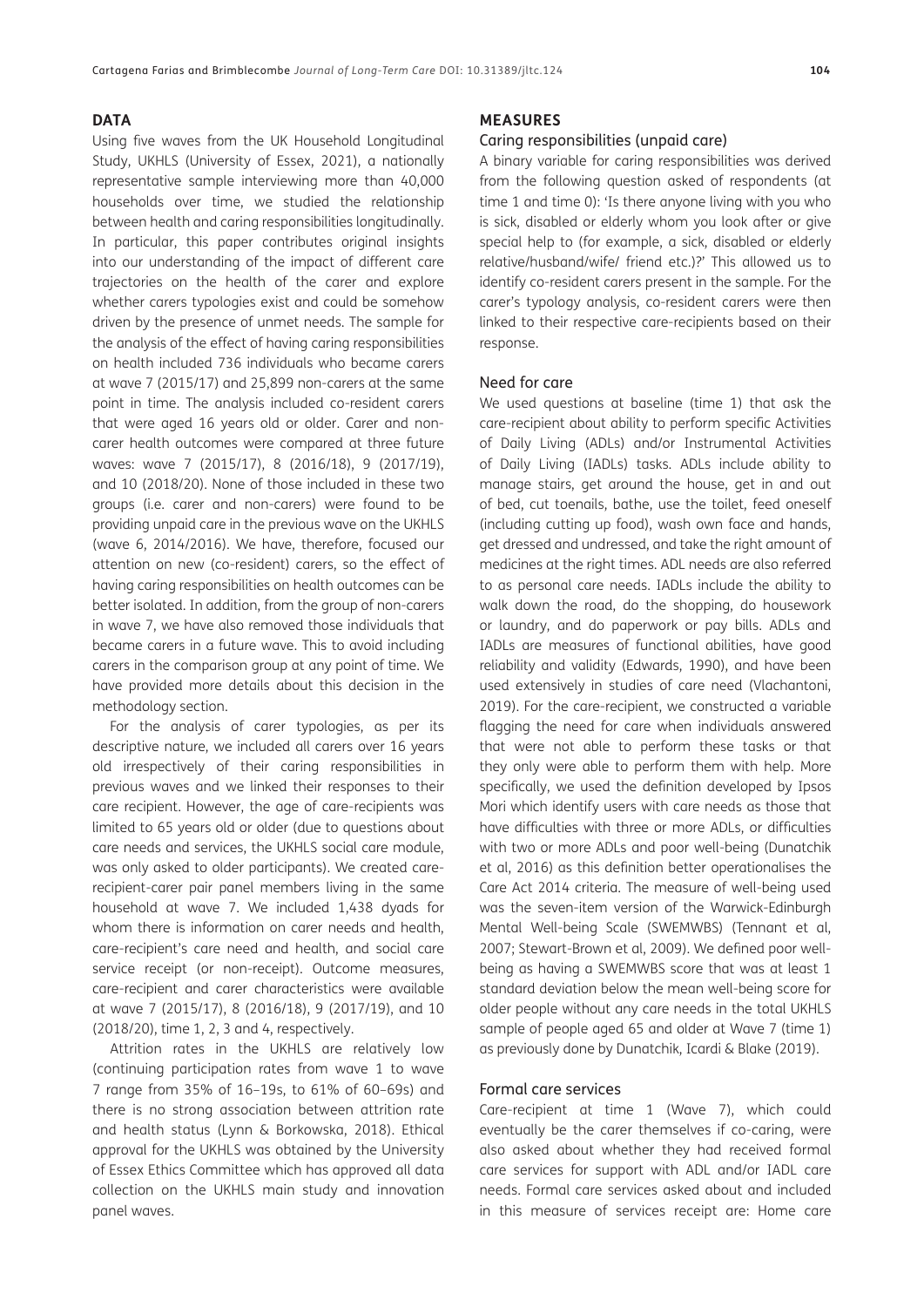worker/Home help/Personal Assistant; a member of the reablement/intermediate care staff team; Occupational Therapist/Physiotherapist/Nurse; Cleaner; Other. Receipt of formal care services is categorised as '0', not receiving any services; and '1' receiving some services. This categorisation only includes services that the carerecipient perceived as services for themselves rather than for the carer only.

## Unmet needs

'Unmet need for services' is defined as no services received compared to some services received. Respondents were considered to have unmet needs if they had difficulties with two or more ADLs and poor well-being, but they had not received help in the last month. Unmet needs were analysed from a care recipient perspective, but also as carers could have care needs themselves, and could also be receiving care services. We have also explored the possibility that they could also have unmet needs independently of the unmet needs for services that the person they care for may have.

#### Outcomes

The UKHL includes two, well-attested health measures: 1) self-reported general health measure (a binary variable with  $1 =$  Excellent, Very Good, Good health and 0 = Poor and fair health), and 2) the SF-12 Physical Component Summary (PCS) which have been validated for use in the general population [\(Ware, Kosinski & Keller,](#page-11-4) [1996](#page-11-4)), with lower scores indicating poorer physical health. In addition, questions about loss of sleep and loss of concentration have been included from the General Health Questionnaire, GHQ (Goldberg, Williams & University of London, 1991). Originally GHQ covers a wide range of symptoms appropriate for measuring the mental health of carers [\(Pot, Deeg & Van Dyck, 1997](#page-10-4)), but there is good evidence that sleeping issues are also associated with physical problems such as obesity and hypertension [\(Colten & Altevogt, 2006\)](#page-10-5). Similarly, loss of concentration may be a consequence of hormonal imbalances ([Ali, Begum & Reza, 2018](#page-9-1)). Specific health conditions (e.g. diabetes) were available in the UKHLS, but the sample sizes were too small to make use of them.

## **ANALYSIS**

We first compared, using descriptive statistics, the socio-demographic characteristics at wave 7 and health outcomes at waves 8, 9, and 10 of individuals with and without caring responsibility at time 1 (wave 7). Chisquared tests and tests of means (t-test) were used to determine any statistically significant group differences. To take into consideration selection bias issues (some individuals could take caring responsibilities because they have better or poorer health before they become a carer), we performed Propensity Score Matching (PSM) to create a

counterfactual, that is, a comparison group that presents similar observable characteristics to those without caring responsibilities before they became carers. PSM methodology includes the estimation of the probability of treatment or participation (in our study, the probability of providing unpaid care), conditional on observed pretreatment (time 0) characteristics ([Rosenbaum & Rubin,](#page-11-5)  [1983](#page-11-5)). Based on this probability, carers and non-carers were matched before their outcomes were compared. More specifically, the propensity score was estimated by looking at the probability of being a carer at wave 7 (time 1) based on individual characteristics before treatment (at wave 6, time 0). We limited this analysis to those individuals (carers and non-carers) that did not have caregiving responsibilities at the wave prior to time 1, i.e, time 0 (wave 6; 2013/2015). In this way, the effect of treatment (acquiring caring responsibilities) on outcomes (health) can be more clearly isolated. Nevertheless, including in the analysis only carers without caring responsibilities at time 0 limits the study only to those 'new carers' (those that were not carers at time 0, but became carers at time 1). This may create some limitations in terms of a reduced sample size and with regards to the interpretation of results, as they will only refer to those that have recently taken care giving responsibilities, and therefore may be providing lower intensity levels of care. Outcomes were compared at waves 8, 9 and 10, and therefore to perform PSM, we removed from the sample of non-carers those individuals that while they were not carers either at wave 6 nor at wave 7, became carers at a later wave. This was to avoid having in the non-carer comparison group individuals that became carers when comparing their physical health outcomes. Matching variables were based on factors demonstrated in previous research [\(Zhang,](#page-11-6)  [Bennet & Yeandle, 2019](#page-11-6); [House of Commons, 2021](#page-10-6); [ONS](#page-10-7)  [2019](#page-10-7); [Larkin, Henwood & Milne, 2019](#page-10-8)) to influence both the participation decision (being a carer) and the outcome variable [\(Caliendo & Kopeinig, 2008\)](#page-10-9). We used matching variables which were either constant over time or measured before participation, i.e. before starting to provide care (at time 0). The analysis included, gender (female  $= 1$ ; male = 0); marital status (single =  $'0'$ ; married/living with partner/in civil partnership = '1'); ethnicity (1 = White British;  $0 =$  any other); employment status (1 = working; 0 = not working), highest educational qualification (degree or higher degree, A-level, GCSE, none); age; housing tenure (owner-occupied, private-rented; social-rented); long-standing illness  $(1 = \text{with long-standing illness})$ or disability;  $0 =$  otherwise); and self-reported general health  $(1 = \text{excellent/very good/good}; 0 = \text{fair/poor}).$ Matching variables were the same for all the outcomes included in our analysis. We estimated the difference in physical health between the two groups (receiving 'treatment' compared to not receiving 'treatment'), that is, we focused our attention on the average treatment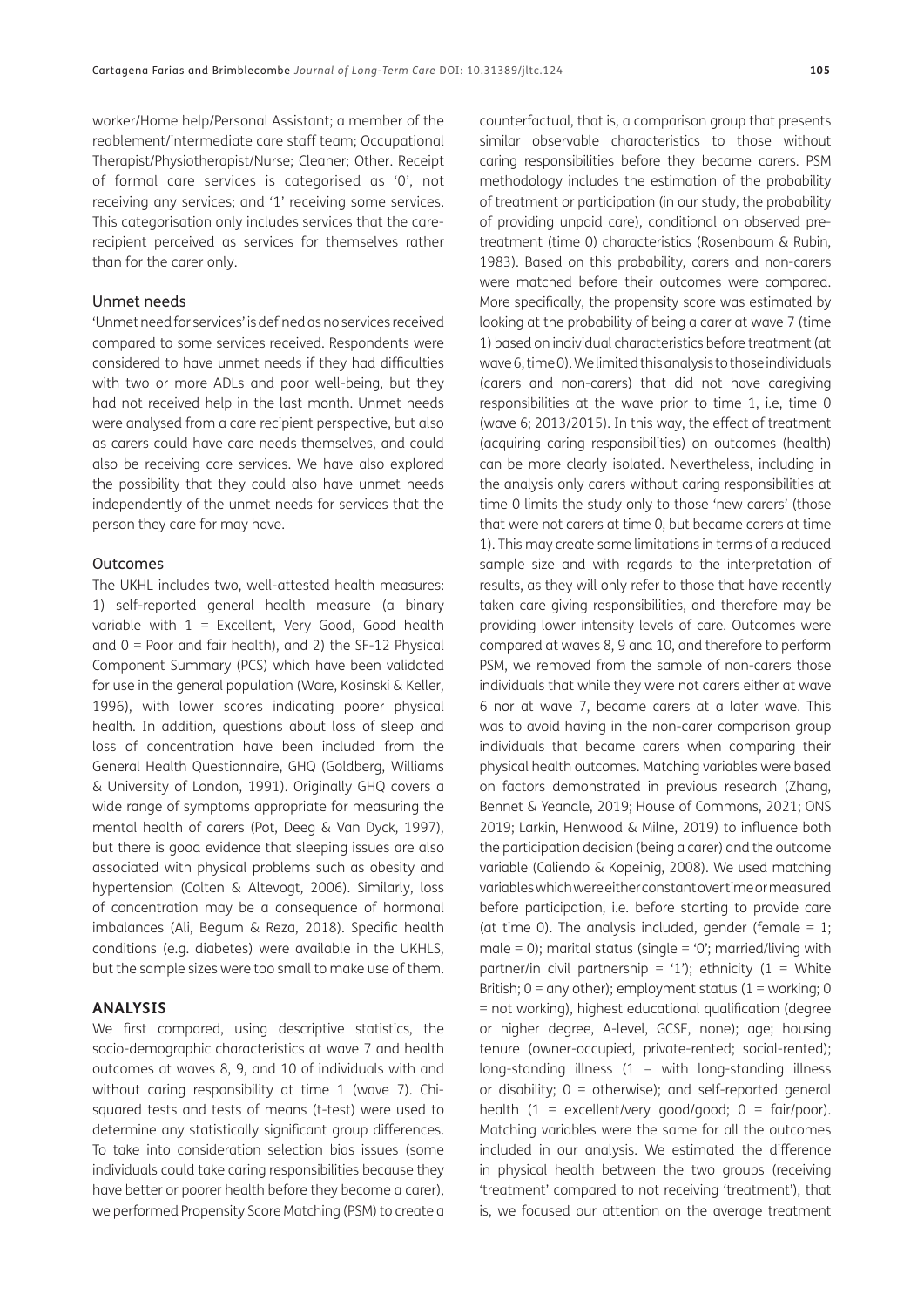effect (ATE) of caring responsibilities on health outcomes at wave 8, wave 9 and wave 10 of the UKHLS to be able to identify potential health trajectories of those with caring responsibility against those without caring responsibilities. The ATE estimation included the same covariates used to estimate the propensity score. Bootstrapping ( $n = 1,000$ ) was used to estimate standard errors and construct confidence intervals of the estimated treatment effect. Kernel matching was performed in order to achieve a lower variance while making use of a weighted average of all non-carer individuals to be part of the counterfactual group. We report two measures of covariate balance postmatching: The absolute standardised difference of the means of the linear index of the propensity score in the treated and matched non-treated group (Rubin's B), and the ratio of treated to (matched) non-treated variances of the propensity score index (Rubin's R). If the value of Rubin's B is less than 25 and if Rubin's R has a value between 0.5 and 2, we can assume that the samples are sufficiently balanced [\(Rubin, 2001](#page-11-7)). A disadvantage of PSM is that it only includes observable characteristics for creating the counterfactual group.

We also aimed to identify typologies of carers to explore whether some of them may be at greater risk of poor health and/or face unmet needs for care services. For this, we focused our attention only on carers and performed Latent Class Analysis (LCA) as complementary analysis to the PSM approach. Given that the latter makes use of carer and non-carer information, we cannot investigate the role played by characteristics that are only associated with carers, but not to those without caring responsibilities (e.g. unmet care need for services). LCA is a data-driven technique designed to classify carers into mutually exclusive and exhaustive types, or latent classes ([Porcu & Giambona, 2017](#page-10-10)) based (for this study) on their health-related patterns. LCA allowed us to identify unobserved (or latent) typologies of carers based on the health outcomes previously mentioned: selfreported health, loss of sleep, lack of concentration, and physical health at time 1 (wave 7), time 2 (wave 8), time 3 (wave 9) and time 4 (wave 10). The analysis produced the probability of class membership for each carer. Each latent class can be interpreted as a subpopulation with homogenous profiles (patterns) on the multiple healthrelated measures included in the analysis, whereas the differences between the latent classes indicate heterogeneity in the population of carers studied. To decide the number of latent classes to be identified, we used the statistical evidence provided by the Akaike information criterion (AIC) and Bayesian information criterion (BIC). If these statistics decrease as additional classes are added, the conclusion is that the additional subgroups (classes) found exist. Once we identified the adequate number of types of carers, we estimated the probability of belonging to each class for each carer. If

the probability of belonging to a specific class is higher than 0.5 for a given carer, that carer is assigned to this class. All tests of statistical significance used robust standard errors. A significance level of 0.05 was used as the criterion to determine statistical significance and 0.10 to determine marginal significance. Furthermore, we have investigated the association between latent class membership and carer and care-recipient characteristics. We present p-values for each of the characteristics of interest analysed (a logistic regression has been used to obtain their statistical significance).

We conducted all analyses using Stata 16.1 [\(StataCorp,](#page-11-8)  [2019\)](#page-11-8).

# **RESULTS**

# **DESCRIPTIVE ANALYSIS**

We compared socio-demographic characteristics and outcomes measures for all 16+ co-resident carers against those without caring responsibility at wave 7. These two groups statistically differ in the proportion of female (57.6% of carers versus 53% of non-carers). Carers are older than non-carers, are less likely to own a house (79.3% versus 81.2%) and twice less likely to be employed (36.8% against 60.4%). The proportion of carers with a long-standing illness or disability is higher than for those without caring responsibilities (45.5% against 29.3%, respectively) and they are more likely to belong to the poorest quintile of household income (17.1%, compared to 11.9%). Carers also present poorer general and physical health, sleep and concentration when compared to non-carers. This may confirm that we cannot compare carer and non-carer outcome measures without acknowledging that they could have decided to become carers due to their poorer baseline outcomes (e.g, selection bias). See **[Table 1](#page-5-0)** for more details.

### **HEALTH TRAJECTORIES**

Propensity Score Matching (PSM) was performed to deal with the possibility that the decision of becoming a carer is influenced by an individual's poorer health outcomes. We matched new carers and non-carers at wave 7 and created a suitable comparison group to estimate the effect of having caring responsibilities on health. **[Figure 1](#page-5-1)**. (and supplementary Table A) shows that carer physical health deterioration is larger over time when compared to non-carers, and that this negative effect increases over time. Similarly, new carers also experience significantly greater lack of concentration than noncarers, with this negative effect getting larger over time. These results highlight the negative impact of having caring responsibilities on physical health. Providing care also has a statistically significant detrimental effect on self-reported general health on waves 8 to 10. This effect, however, seems to be smaller at wave 9 than in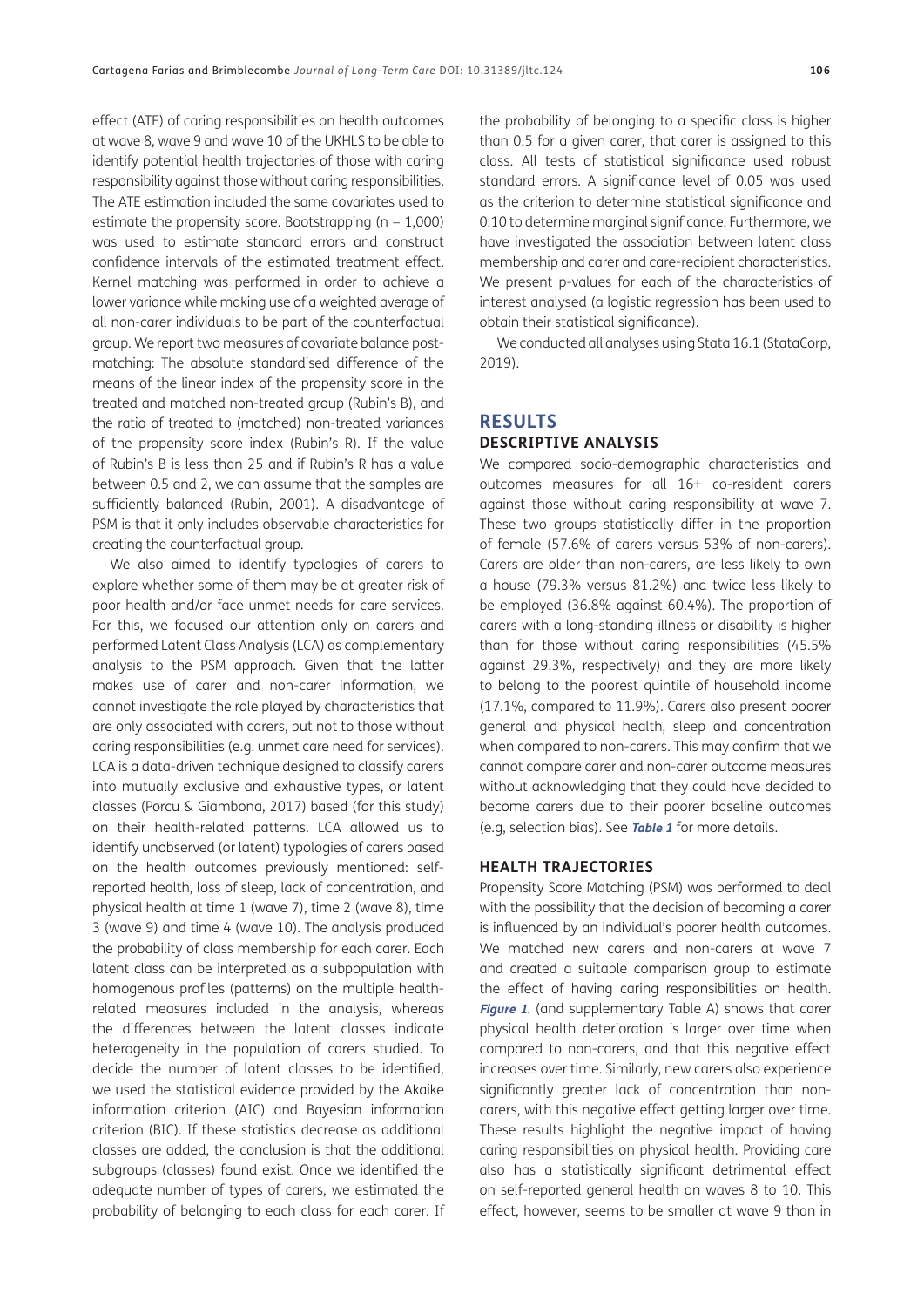| <b>CHARACTERISTICS TIME 1 (WAVE 7)</b>               | <b>PROVIDING UNPAID</b><br><b>CARE TIME 1 (WAVE 7)</b><br>$(N = 2,926; 8.1\%)$ | <b>NOT PROVIDING UNPAID</b><br><b>CARE TIME 1 (WAVE 7)</b><br>$(N = 33,269; 91.9\%)$ | <b>P-VALUE</b> |
|------------------------------------------------------|--------------------------------------------------------------------------------|--------------------------------------------------------------------------------------|----------------|
| % Female                                             | 57.6                                                                           | 53.1                                                                                 | 0.000          |
| % Ethnicity (White British)                          | 73.8                                                                           | 74.6                                                                                 | 0.313          |
| % Married, living with partner, in civil partnership | 72.3                                                                           | 72.7                                                                                 | 0.628          |
| Age (mean)                                           | 52.5                                                                           | 45.5                                                                                 | 0.000          |
| % Owns house                                         | 79.3                                                                           | 81.5                                                                                 | 0.003          |
| % Employed                                           | 36.8                                                                           | 60.4                                                                                 | 0.000          |
| % Higher education                                   | 7.1                                                                            | 11.4                                                                                 | 0.000          |
| % Long-standing illness                              | 45.5                                                                           | 29.3                                                                                 | 0.000          |
| % Poorest quintile household income                  | 17.1                                                                           | 11.9                                                                                 | 0.000          |
| % Richest quintile household income                  | 11.9                                                                           | 23.9                                                                                 | 0.000          |
| % Poor or Fair (general) self-reported health        | 31.5                                                                           | 16.7                                                                                 | 0.000          |
| Physical health score (mean) <sup>a</sup>            | 46.2                                                                           | 50.7                                                                                 | 0.000          |
| % Loss of sleep                                      | 21.5                                                                           | 14.6                                                                                 | 0.000          |
| % Lack of concentration                              | 21.5                                                                           | 14.6                                                                                 | 0.000          |

<span id="page-5-0"></span>**Table 1** Socio-demographic characteristics and outcome measures at wave 7, baseline (unmatched sample).

a. Physical health score is Physical Component of the Short-Form 12 Health Survey (SF12 PCS); lower score = worse physical health.



<span id="page-5-1"></span>Figure 1 Effect of having caring responsibilities at wave 7 on health outcomes.<sup>a, b</sup>

a Bars represent 95% Confidence Intervals.

b Rubin's B of 24.4 and a Rubin's R of 0.93.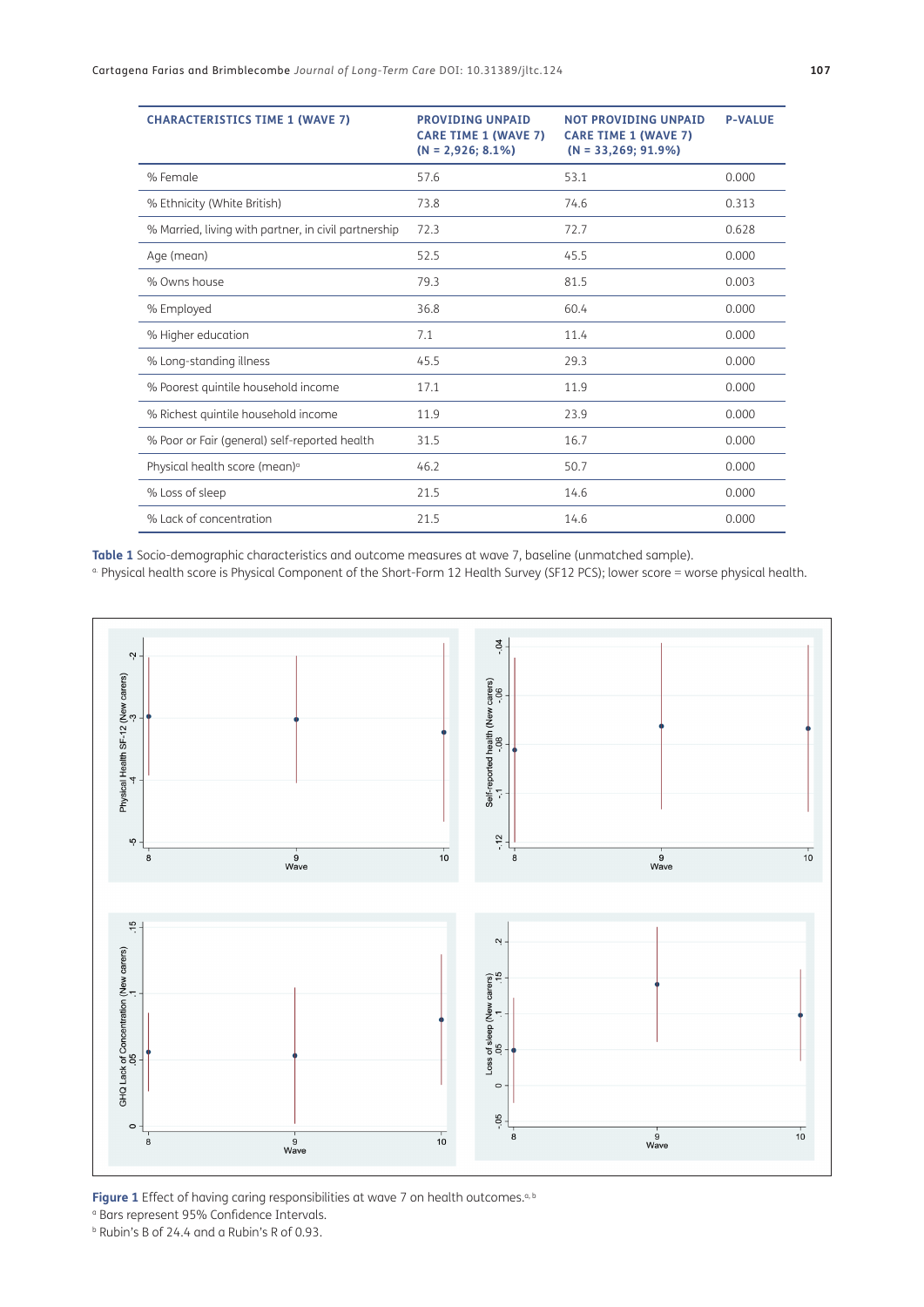wave 8 and wave 10, as though carers feel worse off at the beginning of their journey as carers, but then they feel better in the short run. Carers do not get healthier over time, but the negative effect of having a caring responsibility may dilute. A similar pattern is seen when comparing the loss of sleep of carers against non-carers, there is a negative effect that follows a U-shaped pattern: the negative effect of caring is higher at the first wave analysed (wave 8), the negative effect decreases at wave 9, and increases again at wave 10. The disadvantaged position of carers is quite clear and consistent for all the outcomes analysed. Supplementary Table B and **[Figure 2](#page-6-0)** show that a good balance has been achieved, between the two groups analysed (carers and non-carers), after PSM has been performed (Rubin's B and Rubin's are 24.4 and 0.93, respectively).

## **LATENT CLASS ANALYSIS**

Four typologies of carers were identified based on selfreported health, loss of sleep, physical health, and lack of concentration. Using AIC (42,629.60) and BIC (42,993.30) we ruled out the possibility that a larger or fewer number of latent classes existed. Class 1 included 286 carers at wave 7 (20.1%), Class 2 is formed of 618 carers (43.3%). Class 3 and Class 4 included 180 (12.6%) and 342 (23.9%) carers, respectively. Class 1 is mostly characterised by having the worst, although constant, physical health of

the four classes identified. Carers belonging to Class 2, are those with the best health outcomes over time. Only a small proportion of carers present a loss of sleep, lack of concentration, and poor general health. Conversely, they have on average, higher physical health scores than the other classes identified (still quite low if we consider that having less than 50 points has been suggested as a cutoff point, indicating the presence of a physical condition). Class 3 is characterised by having a large proportion of carers with loss of sleep, in particular at waves 8 and 9, and suffering from lack of concentration. Carers belonging to Class 4, on the other hand, are characterised by poor general self-reported health, most likely related to physical aspects, since their average physical score is the second lowest across all the classes identified. We also looked at the non-health related characteristics of the latent classes identified.

# Class 1: Carers in poor health with unmet needs themselves

Class 1 carers have a large proportion of carers providing 20 or more hours of care (47%). In addition, almost one third (29%) of carers in this class are found in the poorest quintile of household income. A very small proportion of the carers in this class are employed or have higher education. In addition, nine out of ten carers in Class 1 themselves have a long-standing illness, 38% are co-

<span id="page-6-0"></span>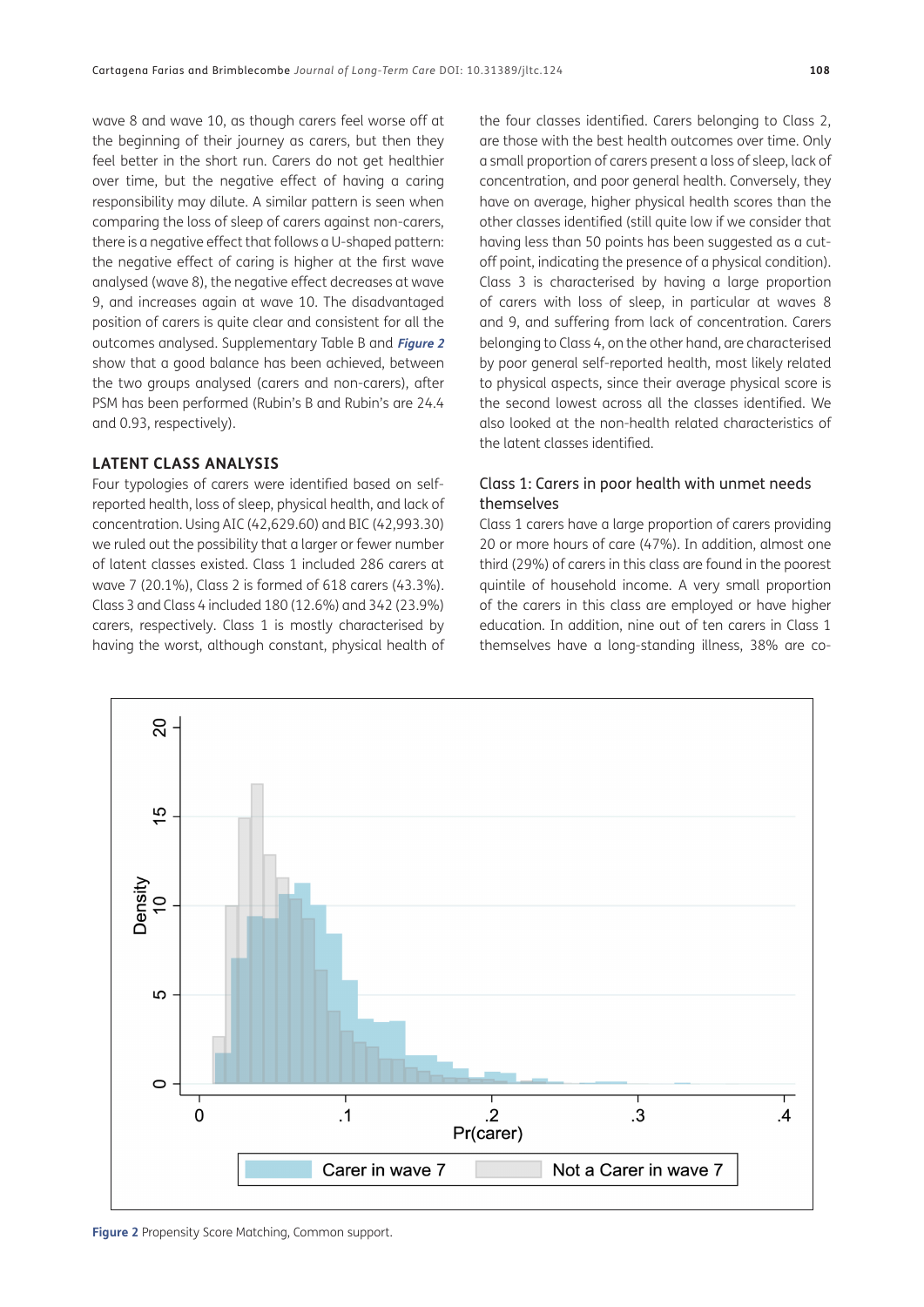carers (carer and care recipient simultaneously care for each other), and one third of the care-recipient and one quarter of carers themselves present unmet needs.

# Class 2: Healthier and richer carers, but not recognised as such

Carers belonging to Class 2 are more likely to be employed and have a higher level of education compared to the other classes identified. Carers in this class are less likely to have a long-standing illness or disability (30%) than carers belonging to the other latent classes. However, a higher proportion of them are not recognised by care recipients as their carer (one in three carers belonging to this class). With regards to unmet needs, this class presents the lowest proportion of care recipients and carers with unmet needs. Carers belonging to this latent class also have the lowest proportion of care-recipients with a long-standing illness.

#### Class 3: Female carers that have problem sleeping

More than half of carers in this class are female (63.6%), and they are the youngest group from the four classes identified. Compared to other carers, those belonging to this class are more likely to have higher levels of education and provide longer hours of caring for others (54% of carers provide 20 or more hours of care), as well as having the largest proportion of carers receiving formal care services. Thirty-one percent of carers in this class belong to the poorest quintile of household income and 23% are not recognised as a carer by the care-recipient. One quarter of carer-recipients and one in five carers belonging to this class have unmet needs for services.

# Class 4: Male carers with poor self-reported health with high intensity of care

This class includes the oldest carers of the four classes identified. Furthermore, more than half of carers belonging to this class are male and have a longstanding illness or disability. Nine in ten of these carers are married. More than half of the carers in this class provide 20 or more hours of care and one third belongs to the poorest quintile of household income. Most carers are recognised as such by care recipients, and 27% of care-recipients and 26% of carers have unmet needs for services. **[Tables 2](#page-7-0)** and **[3](#page-8-0)** show carer and care recipient characteristics by class membership. More details are shown in supplementary Table C.

# **DISCUSSION**

For many decades, there has been a recognition that community health and social care services would struggle to cope without the contribution of unpaid carers, and therefore, the services that support them are understood as a preventative and cost-effective strategy ([Department](#page-10-11)  [of Health, 1990](#page-10-11); [ONS, 2013](#page-10-12); [Spiers et al, 2021](#page-11-9)). Using PSM, this paper shows that the health of unpaid carers deteriorates over time, even when reducing the effect of selection bias. But this association is not always linear. Self-reported health and loss of sleep are worse one year after starting to have caring responsibilities, but the negative effect gets smaller two years later. increasing again after three years. This suggests that there may be a period of time when carers are adapting to their new role. Conversely, physical health and lack of concentration continuously deteriorate over time for carers compared to non-carers, suggesting a cumulative effect. While we cannot identify the mechanisms behind these patterns, they highlight the importance of looking at the effect of having caring responsibility over time. In the same way that it is well accepted that care needs are dynamic in their nature, our findings indicate that carer circumstances and challenges can also be.

Health inequalities among carers were explored using LCA, and we found four distinctive types of carers. A first

| Class 1<br>$\triangleright$ Worst (but constant) physical score<br>> Carers are more likely to be unemployed<br>$\triangleright$ Co-caring (and carers themselves are more likely to have a<br>long-standing illness or disability)<br>$\triangleright$ Highest proportion of carers and care-recipients with<br>unmet needs<br>$\triangleright$ Carers receive recognition as such by care recipient. | Class 2<br>$\triangleright$ Best health<br>$\triangleright$ Carers are more likely to be employed<br>$\triangleright$ Less than one third of carers have a long-standing illness or<br>disability<br>$\triangleright$ One third of carers are not recognised as such by care<br>recipients.<br>$\triangleright$ Lowest proportion of care recipients and carers with unmet<br>needs. |
|--------------------------------------------------------------------------------------------------------------------------------------------------------------------------------------------------------------------------------------------------------------------------------------------------------------------------------------------------------------------------------------------------------|--------------------------------------------------------------------------------------------------------------------------------------------------------------------------------------------------------------------------------------------------------------------------------------------------------------------------------------------------------------------------------------|
| Class 3                                                                                                                                                                                                                                                                                                                                                                                                | Class 4                                                                                                                                                                                                                                                                                                                                                                              |
| $\triangleright$ Loss of sleep and concentration                                                                                                                                                                                                                                                                                                                                                       | $\triangleright$ Poor general health                                                                                                                                                                                                                                                                                                                                                 |
| $\triangleright$ Female                                                                                                                                                                                                                                                                                                                                                                                | $\triangleright$ Male                                                                                                                                                                                                                                                                                                                                                                |
| $\triangleright$ High intensity of care (20+ hours a week)                                                                                                                                                                                                                                                                                                                                             | $\triangleright$ High intensity of care (20+ hours a week)                                                                                                                                                                                                                                                                                                                           |
| $\triangleright$ Not recognised as carer                                                                                                                                                                                                                                                                                                                                                               | $\triangleright$ Recognised as carer                                                                                                                                                                                                                                                                                                                                                 |
| $\triangleright$ Poorer                                                                                                                                                                                                                                                                                                                                                                                | $\triangleright$ Poorer                                                                                                                                                                                                                                                                                                                                                              |
| $\triangleright$ One quarter of carers and care-recipients with unmet                                                                                                                                                                                                                                                                                                                                  | $\triangleright$ Large proportion of carers and care-recipients with unmet                                                                                                                                                                                                                                                                                                           |
| needs                                                                                                                                                                                                                                                                                                                                                                                                  | needs                                                                                                                                                                                                                                                                                                                                                                                |

<span id="page-7-0"></span>**Table 2** Latente Class characteristics.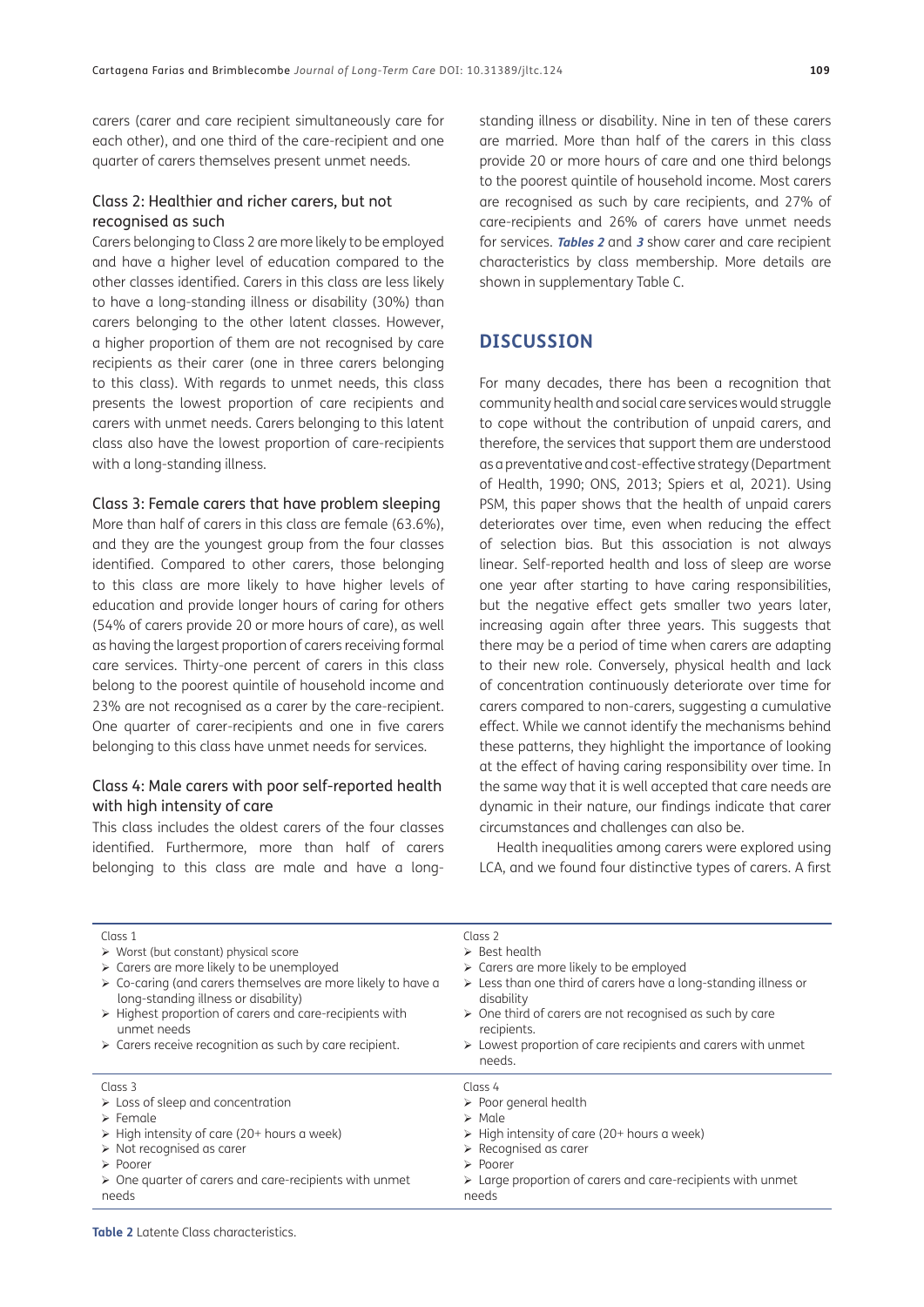Cartagena Farias and Brimblecombe *Journal of Long-Term Care* DOI: 10.31389/jltc.124 **110**

| <b>CARER CHARACTERISTICS</b>                                | C <sub>1</sub> | <b>P-VALUE</b> | C <sub>2</sub> | <b>P-VALUE</b> | C <sub>3</sub> | <b>P-VALUE</b> | C <sub>4</sub> | <b>P-VALUE</b> |
|-------------------------------------------------------------|----------------|----------------|----------------|----------------|----------------|----------------|----------------|----------------|
| % Female                                                    | 53.2           | 0.390          | 49.3           | 0.286          | 63.6           | 0.000          | 45.4           | 0.021          |
| % Ethnicity (White British)                                 | 85.9           | 0.940          | 83.3           | 0.606          | 84             | 0.473          | 85.6           | 0.910          |
| % Married, living with partner, in civil partnership        | 86.4           | 0.166          | 81.2           | 0.029          | 76.1           | 0.004          | 89.8           | 0.001          |
| Age (mean)                                                  | 71.4           | 0.000          | 65.1           | 0.000          | 64.3           | 0.000          | 72.7           | 0.000          |
| % Owns house                                                | 82.3           | 0.002          | 90.6           | 0.009          | 86.2           | 0.458          | 88.7           | 0.604          |
| % Employed                                                  | 4.3            | 0.000          | 26.5           | 0.000          | 24.1           | 0.009          | 6.9            | 0.000          |
| % Higher education                                          | 1.5            | 0.005          | 8.5            | 0.003          | 10.1           | 0.045          | 3.1            | 0.029          |
| % Long-standing illness                                     | 91.1           | 0.000          | 30.2           | 0.000          | 48             | 0.125          | 66.5           | 0.000          |
| % Co-caring                                                 | 37.8           | 0.000          | 7.3            | 0.000          | 9.4            | 0.007          | 18.7           | 0.000          |
| % <10 hrs of care                                           | 42.9           |                | 44.6           | $\overline{a}$ | 31.0           | $\overline{a}$ | 31.4           |                |
| % 10-20 hrs of care                                         | 9.8            | 0.251          | 13.4           | 0.718          | 15.0           | 0.111          | 10.3           | 0.853          |
| $% 20+ hrs of care$                                         | 47.4           | 0.433          | 42.0           | 0.002          | 54.0           | 0.095          | 58.4           | 0.005          |
| % Not recognised as carer by care recipient                 | 1.3            | 0.005          | 33.3           | 0.000          | 22.7           | 0.043          | 3.0            | 0.159          |
| % Poorest quintile household income                         | 28.5           |                | 25.1           | $\overline{a}$ | 30.9           | $\equiv$       | 30             | $\overline{a}$ |
| % Richest quintile household income                         | 3.6            | 0.005          | 9.4            | 0.005          | 10.9           | 0.269          | 5.3            | 0.060          |
| % Receiving formal care services                            | 29.2           | 0.637          | 30.0           | 0.545          | 40.0           | 0.000          | 30.0           | 0.787          |
| % Unmet needs (2+ ADLs and Poor wellbeing &<br>No services) | 25.8           | 0.000          | 18.1           | 0.204          | 22.1           | 0.690          | 26.3           | 0.002          |
| <b>Care recipient characteristics</b>                       |                |                |                |                |                |                |                |                |
| Age (mean)                                                  | 75.6           | 0.707          | 74.5           | 0.004          | 75.8           | 0.244          | 76.1           | 0.033          |
| % Owns house                                                | 82.1           | 0.002          | 90.4           | 0.008          | 85.5           | 0.330          | 88.7           | 0.517          |
| % Employed                                                  | 4.6            | 0.745          | 5.9            | 0.129          | 5.6            | 0.589          | 3.0            | 0.064          |
| % Higher education                                          | 1.4            | 0.140          | 3.6            | 0.328          | 5.9            | 0.059          | 2.0            | 0.258          |
| % Long-standing illness                                     | 87.7           | 0.021          | 80.9           | 0.037          | 87.2           | 0.174          | 81.4           | 0.414          |
| % Receiving formal care services                            | 25.6           | 0.600          | 24.4           | 0.958          | 27.4           | 0.325          | 21.9           | 0.232          |
| % Unmet needs (2+ ADLs and Poor wellbeing &<br>No services) | 27.7           | 0.099          | 19.8           | 0.001          | 24.6           | 0.753          | 27.3           | 0.051          |

<span id="page-8-0"></span>**Table 3** Carer and Care recipient characteristics by class membership.

\* p-values from univariate logistic regression model.

group of carers that is characterised by having the worst physical health of all those with caring responsibilities, who are mostly co-caring, and their care recipient and themselves have unmet needs for care. This group could benefit from receiving care services that better cover their and their care-recipient's needs so as to prevent the carer's health from deteriorating further and/or to mitigate existent poor health. A second group of carers is at the other extreme, with fairly good health outcomes, providing care at lower intensity, and with more advantageous socio-economic characteristics. They could perhaps benefit from receiving signposting and universal services. A third group of carers was identified as having difficulties with their sleep and concentration, also characterised by being largely a group of female carers who have higher educational levels. This group seems to be affected by stress and worries, which are not only associated with well-being levels, but also with obesity, heart problems, and are even a key component in risk for Alzheimer's disease ([Patel & Hu, 2008](#page-10-13); [Nagai,](#page-10-14)  [Hoshide & Kario; 2010](#page-10-14); [Shokri-Kojori et al, 2018\)](#page-11-10). It may be possible that they benefit from receiving services that give them support and advice (e.g. support groups). Finally, a fourth group of carers was found to have poorer general health, and have unmet need themselves and also the person they care for, providing long hours of care. This group could potentially benefit from receiving services designed to give them a break from caring (i.e. respite services) and from receiving services that support and cover their care needs (and their care recipient's needs). These differences across carers may suggest that policies designed to support them need to better acknowledge that a 'one size fits all' solution may not be adequate. For this, targeting as well as tailoring care